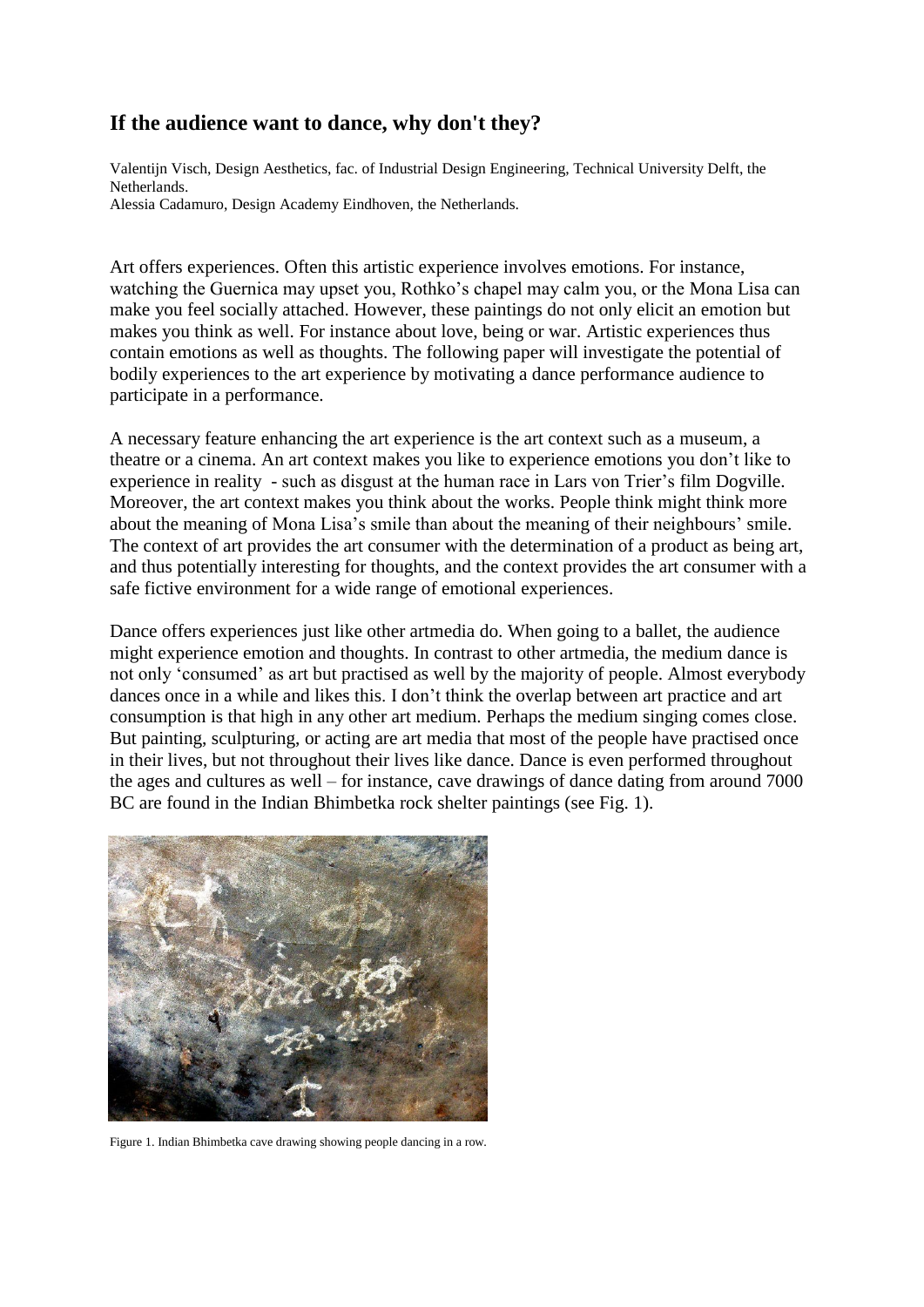The historical causes for dance behaviour are difficult to obtain and they might change like religions or dance styles. From a psychological perspective, the motivation to dance can be understood when applying the psychological need theory of Deci and Ryan (1991) to it. They presented, based on behavioural research experiments, three basic psychological needs. Fulfilment of these needs motivates people and non-fulfilment of the needs demotivates people. The first need is the need for autonomy: people want to make their own choices and don't want to be controlled. In relation to dance practice, autonomy can be found in choosing your own individual movements during a dance. The second need is the need for competence. People like it when they are challenged, when they can learn something, and when they can apply their skills. During dance, people enhance and train their dance skills. The last need is the need for social relatedness. People like to form social relationships and social interaction. Naturally, dance is practised as a social activity as well.

So, the experience of watching dance as an art consists of emotions and thought and the experience of dancing is intrinsically motivating since it consists of psychological need fulfilment. These two modes of dance experience, watching and performing, are however not as sharply separated as they might seem at first sight. When watching a dance show, the audience might feel the urge to dance as well. As is shown from a previous dance by Ingrid Kristensen "A study of the Visual Sense", the audience told that the "the sensuality [of the show] appeal to [their] body", that they "wanted to move" and "wanted to play". This activation of dance desire when watching dance can be explained by the process of embodied cognition (see Barsalou (2008)). This theory holds that all cognition is grounded in, and linked to our experiences. Bodily experiences not only generate thoughts, but thoughts can also generate bodily experiences. When you think of a car crash you just survived, all the experiences linked to the thoughts become active to (little) extent: you (re-)experience the car crash as well as the accompanied fear and bodily movements that you made. When we see a car crash in the cinema this effect might even be stronger by making you duck in your cinema chair. Perception not only remains in the mind but also effects your body. Upon seeing a smile, we might feel the urge to smile ourselves in order to understand what we see (see Niedenthal (2007) for an overview). When seeing a dance performance as an audience, the audience members might, in order to understand the dance, make some small movements themselves. Making these small movements, which might only consist of some muscle tensions mimicking the dancers' movements and emotions, can on their turn remind the audience of the joy of their own dance experience and enhance their motivation to dance. The motivation of the audience to dance inspired Ingrid Kristensen to insert two small audience participation parts in her "Sensing" performance. In the beginning of the performance, the audience entered the performance hall and were asked by tango dancers to dance (see Figure 2). At the end of the performance the audience could participate by rising from their chairs and swing slowly to the music. During the performance the majority, but not the full audience participated in both moments.